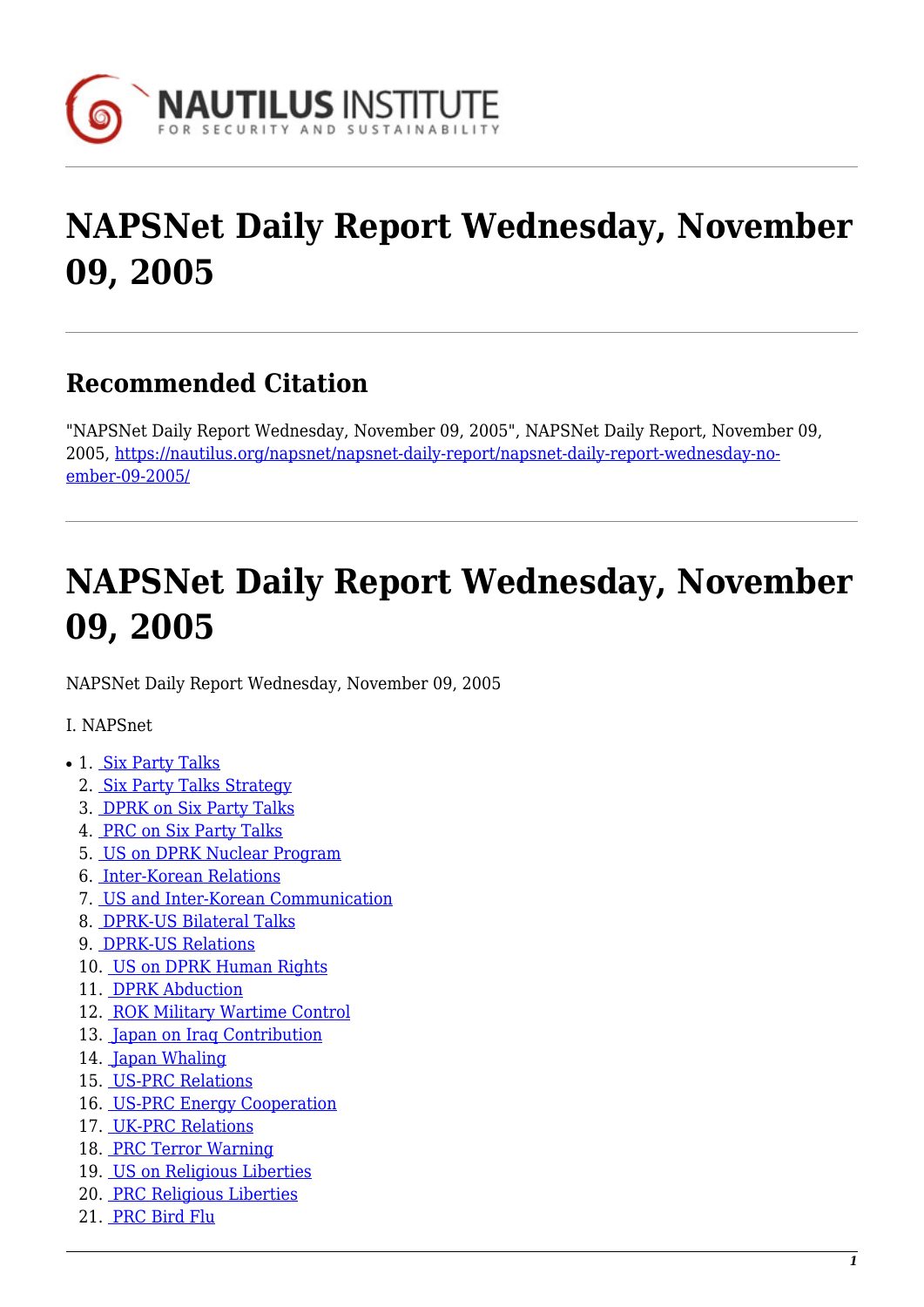22. [PRC Nuclear Power](#page-6-1) 23. [PRC Mental Healthcare](#page-6-2) 24. [PRC Urban-Rural Disparity](#page-6-3) 25. [PRC AIDS Issue](#page-7-0) 

[Preceding NAPSNet Report](https://nautilus.org/mailing-lists/napsnet/dr/2005-2/napsnet-daily-report-tuesday-november-08-2005/)

## **I. NAPSnet**

## <span id="page-1-0"></span>**1. Six Party Talks**

Reuters ("US AND NORTH KOREA FACE OFF AS NUCLEAR TALKS OPEN", 2005-11-09) reported that the US and the DPRK squared off on Wednesday as six party talks on the DPRK's nuclear programs opened. Chief US negotiator Christopher Hill restated Washington's position that Pyongyang could not receive the reward of a light-water reactor for atomic energy until it had disarmed and opened to nuclear inspectors. Pyongyang said Washington could not be trusted, despite its affirmation at the last round it would not invade. "The US words do not agree with its deeds at all," said a commentary in Rodong Sinmun. Japanese envoy Kenichiro Sasae said the DPRK nevertheless was committed to the talks.

<span id="page-1-1"></span>[\(return to top\)](#page-0-0) 

#### **2. Six Party Talks Strategy**

Yonhap News ("CHINA PROPOSES WORKING STUDY GROUPS FOR PROGRESS IN NUKE TALKS ", 2005-11-09) reported that the PRC wants to create several working committees to tackle key issues that may block progress in the six party talks. Wu Dawei proposed that the three committees, if created, each handle the shared goal of a nuclear-free Korean Peninsula, the normalization of DPRK-US relations and energy aid to the DPRK. The outcome of the committee-level studies would be reported to the top envoys for use in making a roadmap for a nuclear-free Korean Peninsula, he said. "It would enable the parties concerned to break a big and abstract subject into small pieces for efficient discussions."

<span id="page-1-2"></span>[\(return to top\)](#page-0-0) 

## **3. DPRK on Six Party Talks**

<span id="page-1-3"></span>Rio Novosti ("NORTH KOREA SET TO INTRODUCE NUCLEAR MORATORIUM", 2005-11-09) reported that according to a DPRK official, the DPRK will introduce a moratorium on nuclear weapons, scrapping those already existing and halting the production of new ones, and will allow inspections of its facilities. A ROK source quoted the DPRK delegation head Kim Gye-gwan as saying that the DPRK was ready to rejoin the Non-Proliferation Treaty and be controlled by the International Atomic Energy Agency. Pyongyang demanded that the US permit nuclear inspections in the south of the peninsula, publicly profess that it will not launch nuclear attacks on the DPRK, end its "nuclear umbrella" for the ROK and stop nuclear activity there, including the transit of nuclear components through the country.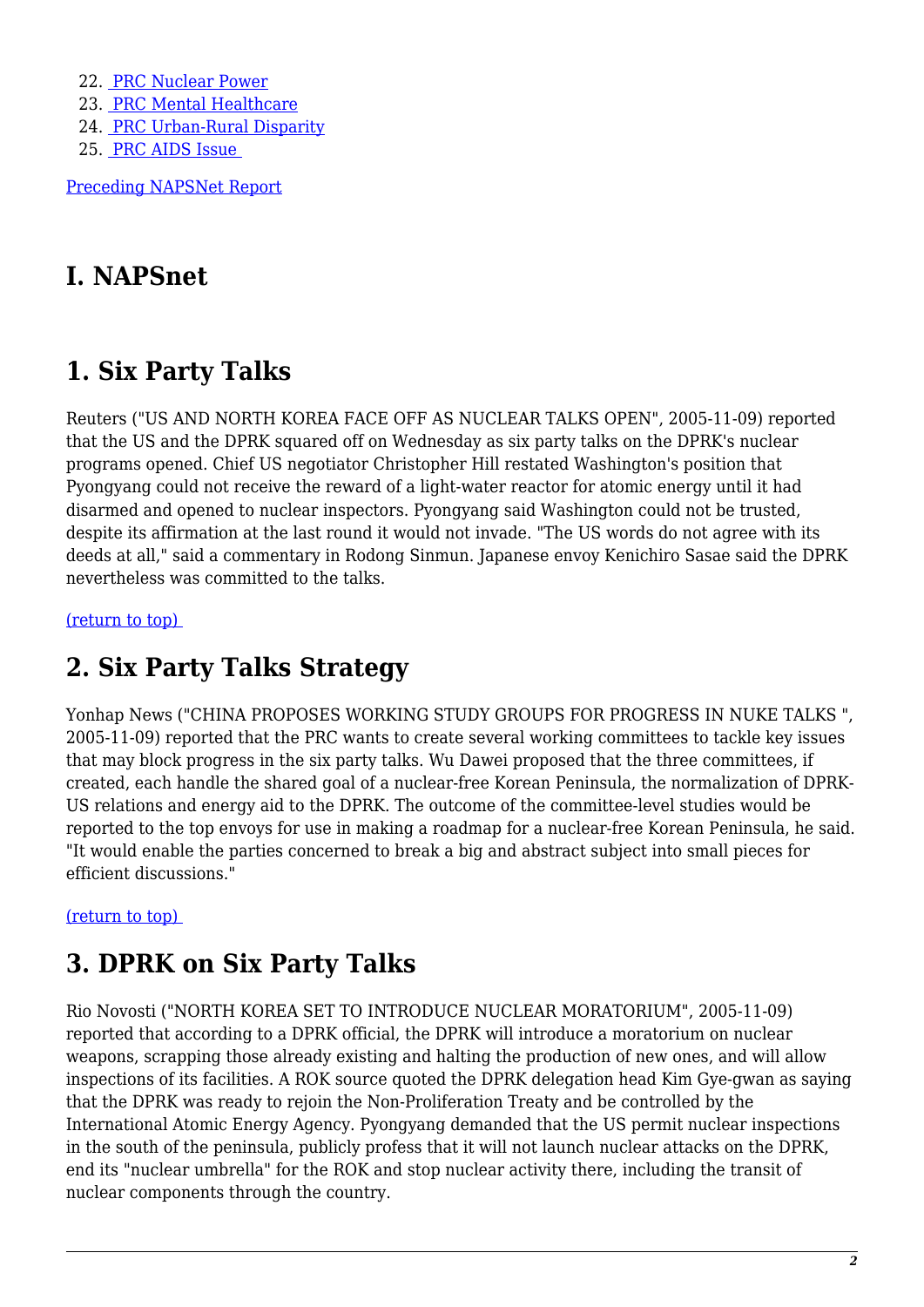#### **4. PRC on Six Party Talks**

The Associated Press ("CHINA: LITTLE PROGRESS ON N. KOREA TALKS ", 2005-11-09) reported that host the PRC said little progress had been made by day's end in the new round of six party talks. The PRC delegate, Wu Dawei, called on negotiators to be flexible and pragmatic. The PRC says it expects this week's talks to last three days and then recess so diplomats can attend an Asian-Pacific economic conference in the ROK this month. Political analysts say they do not expect any breakthroughs in this round of talks.

#### <span id="page-2-0"></span>[\(return to top\)](#page-0-0)

#### **5. US on DPRK Nuclear Program**

The Washington Post ("NORTH KOREA RUSHES TO FINISH REACTOR INCREASED PLUTONIUM CAPACITY COULD ENHANCE BARGAINING POSITION AT TALKS ", 2005-11-09) reported that according to the first public report of an unofficial US delegation that visited Pyongyang in August, the DPRK has said it plans to finish building a 50-megawatt nuclear reactor in as little as two years. The new reactor would represent a tenfold leap in the DPRK's ability to produce fuel for nuclear weapons, which could give it significant leverage in talks aimed at dismantling its nuclear programs.

#### <span id="page-2-1"></span>[\(return to top\)](#page-0-0)

#### **6. Inter-Korean Relations**

The Korea Times ("CHUNG CALLS FOR FREER S-N EXCHANGES ", 2005-11-09) reported that Unification Minister Chung Dong-young Wednesday called for freer inter-Korean exchanges as a top priority to achieve the unification of the Korean Peninsula. Chung, who also chairs the Standing Committee of the presidential National Security Council, stressed the symbolic meaning of the fourth article of the joint statement issued at the end of talks on Sept. 19. The fourth article requires the directly related parties to negotiate a permanent peace regime on the Korean Peninsula at an appropriate separate forum. The six parties agreed to explore ways and means for promoting security cooperation in Northeast Asia. ``Present Korean society seeks more protection of human rights, freedom of the press and economic affluence than ever before," Chung said. ``We should make more efforts to improve Korean society as the present conditions have been achieved through countless sacrifices of our predecessors.''

#### <span id="page-2-2"></span>[\(return to top\)](#page-0-0)

#### **7. US and Inter-Korean Communication**

<span id="page-2-3"></span>The Joongang Ilbo ("U.S. BARS USE OF PHONE GEAR AT KAESONG ", 2005-11-10) reported that the ROK's plans to install an automatic telephone switchboard in the DPRK for direct phone links between Seoul and the DPRK's Kaesong industrial complex have been blocked by the US, a diplomatic source said. The US Commerce Department recently told Korea Telecom that the switchboard, which has components of US origin, was considered a "dual-use" item with potential military uses. Washington does not allow the export of such items to countries on its trade blacklists without prior approval. The ROK and Korea Telecom are thinking about renegotiating with the US by presenting a plan to heighten the transparency of the telephone switchboard's use," the source said.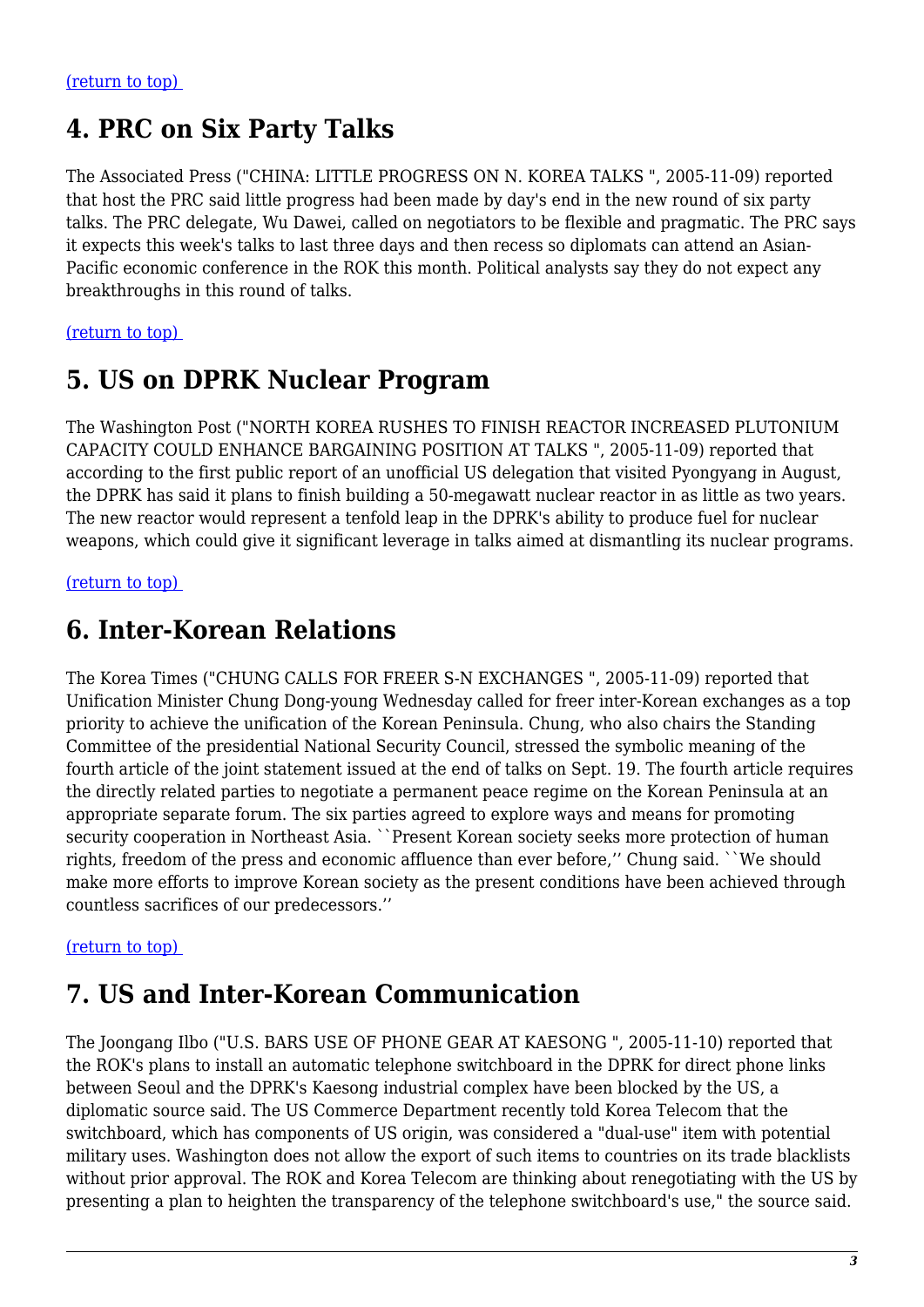# **8. DPRK-US Bilateral Talks**

Yonhap News ("N. KOREA, U.S. MEET BILATERALLY AMID CHINA'S PROPOSAL FOR WORKING GROUP ", 2005-11-09) reported that the DPRK and the US had their first one-on-one meeting on Wednesday, the first day of the new round of six party talks. The bilateral contact came amid hopes of the two sides building mutual trust and confidence that is seen as a prerequisite to moving the nuclear disarmament talks forward again.

<span id="page-3-0"></span>[\(return to top\)](#page-0-0) 

#### **9. DPRK-US Relations**

The Associated Press ("U.S.: NORTH KOREA MUST BUILD CONFIDENCE", 2005-11-09) reported that the US is ready to establish relations with the DPRK, but the regime in Pyongyang must do its part to build confidence, Washington's new ambassador, Alexander Vershbow to Seoul said Wednesday in a meeting with RO Korean lawmakers. "We're prepared to go down the road of normalizing our relation, negotiating a permanent peace agreement for the Korean peninsula, open an office in Pyongyang, things that show in a concrete way that we have no hostile intention toward North Korea," Vershbow said. "For us to offer to normalize relations with North Korea is not a simple or easy step for an American political leader given how awful that regime really is. So I hope North Koreans will do their part in building confidence. We're ready to do our part," he said.

[\(return to top\)](#page-0-0) ITAR-TASS ("US READY TO OPEN OFFICE IN PYONGYANG IF N KOREA ABANDONS NUKES", 2005-11-09) reported that according to US Ambassador to South Korea, Alexander Vershbow, the US is ready to open its office in Pyongyang as a sign of the absence of US aggressiveness against the DPRK in return for the liquidation of its nuclear weapons program. Officially Washington, the US diplomat stressed, is ready to establish relations with the DPRK and replace the existing truce agreement that put an end to the Korean War of 1950-1953 with a peace treaty. [\(return to top\)](#page-0-0) The Associated Press ("NORTH KOREA THREATENS TO BLOCK U.S. ACCESS TO ITS SIDE OF TRUCE VILLAGE", 2005-11-09) reported that the DPRK said Wednesday that it will not allow US military personnel and equipment to enter its side of a neutral zone between the two Koreas because the US military had locked it out of a joint conference room. The US-led UN Command and the DPRK jointly oversee the neutral area, the truce village of Panmunjom, as members of the UN Military Armistice Commission established in 1953 to supervise the cease-fire that ended the 1950-53 Korean War. The DPRK said it took the measure after the US military locked the door used by the DPRK delegates to access a joint conference room on Oct. 2 "in utter defiance of the agreement on jointly using the conference room," Col. Kwak Yong Hun of the DPRK's mission to Panmunjom said. [\(return to top\)](#page-0-0) 

## <span id="page-3-1"></span>**10. US on DPRK Human Rights**

Joongang Ilbo ("BUSH SLAMS HUMAN RIGHTS REGIME IN NORTH", 2005-11-10) reported that in an interview with three Asian newspaper reporters, US President George W. Bush continued his criticism of the DPRK, this time focusing on the human rights situation there. "I have expressed my concerns about the treatment of men, women and children in North Korea. I worry about a society that is going hungry. I worry about forced labor camps," Mr. Bush said. Asked what he expected from Kim Jong-il, Mr. Bush said, "I believe the measure, the mark of a good leader is one that cares first and foremost about the human condition of the people that live in the country. And where there's starvation and hunger, the leader's responsibility is to address that, and if need be, call upon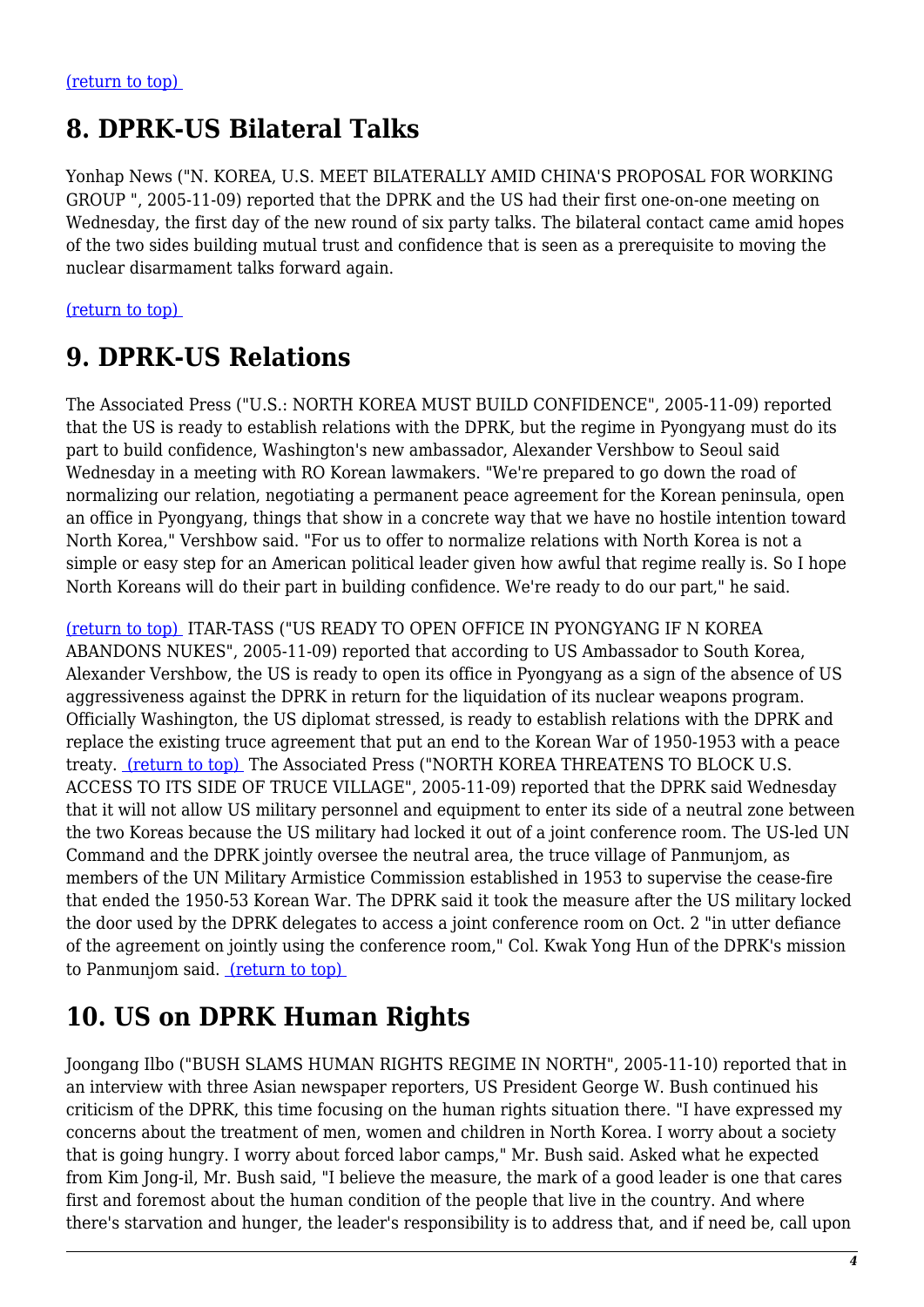others to make sure that food and aid actually get into the mouths of the hungry. I believe that a humane society is one in which people have a voice in government."

<span id="page-4-0"></span>[\(return to top\)](#page-0-0) 

# **11. DPRK Abduction**

BBC News ("N KOREA 'KIDNAPPED THAI WOMAN' ", 2005-11-07) reported that Thailand's government is investigating claims that a Thai woman missing since 1978 was kidnapped by the DPRK agents and is now living there. Relatives of the woman, Anocha Panjoy, were alerted to her possible fate by an article written by a US man who recently left the DPRK. She has not been home since she travelled to Macao for work in 1978, according to Thailand's TNA news agency. Pyongyang has already "informally denied" abducting the woman, said Thai Foreign Minister Kantathi Suphamongkon.

<span id="page-4-1"></span>[\(return to top\)](#page-0-0) 

#### **12. ROK Military Wartime Control**

Joongang Ilbo ("MILITARY READIES FOR TRANSFER OF WARTIME CONTROL", 2005-11-09) reported that anticipating a transfer of wartime control of the ROK forces in the future and a changing inter-Korean relationship, the ROK Joint Chiefs of Staff is planning to strengthen its organizational structure, a senior official with the staff said yesterday. "We are adding a department in charge of military negotiations with the North and will also reorganize the operational headquarters," said the official.

<span id="page-4-2"></span>[\(return to top\)](#page-0-0) 

# **13. Japan on Iraq Contribution**

Kyodo ("KOIZUMI TO CONSIDER EXTENDED U.N. IRAQ MISSION WHEN DECIDING ON SDF ", 2005-11-09) reported that Prime Minister Junichiro Koizumi said Wednesday he will take into account the UN resolution extending the Iraqi deployment of multinational forces for a year when making a decision in the near future on how much longer Japanese troops will remain involved in reconstruction efforts there.

<span id="page-4-3"></span>[\(return to top\)](#page-0-0) 

# **14. Japan Whaling**

Los Angeles Times ("WHALERS SET OUT, PLANNING BIG HAUL", 2005-11-09) reported that a fleet of Japanese whaling ships left for Antarctic seas amid protests, aiming to kill 850 minke whales almost double last year's catch — and expand the hunt to take 10 fin whales. Greenpeace International called on Japan to cancel the latest hunt, calling it commercial whaling in disguise.

<span id="page-4-4"></span>[\(return to top\)](#page-0-0) 

## **15. US-PRC Relations**

Reuters ("US LACKING CHINA STRATEGY: REPORT ", 2005-11-09) reported that the US is not prepared to respond quickly if there is conflict between the PRC and Taiwan and lacks a broad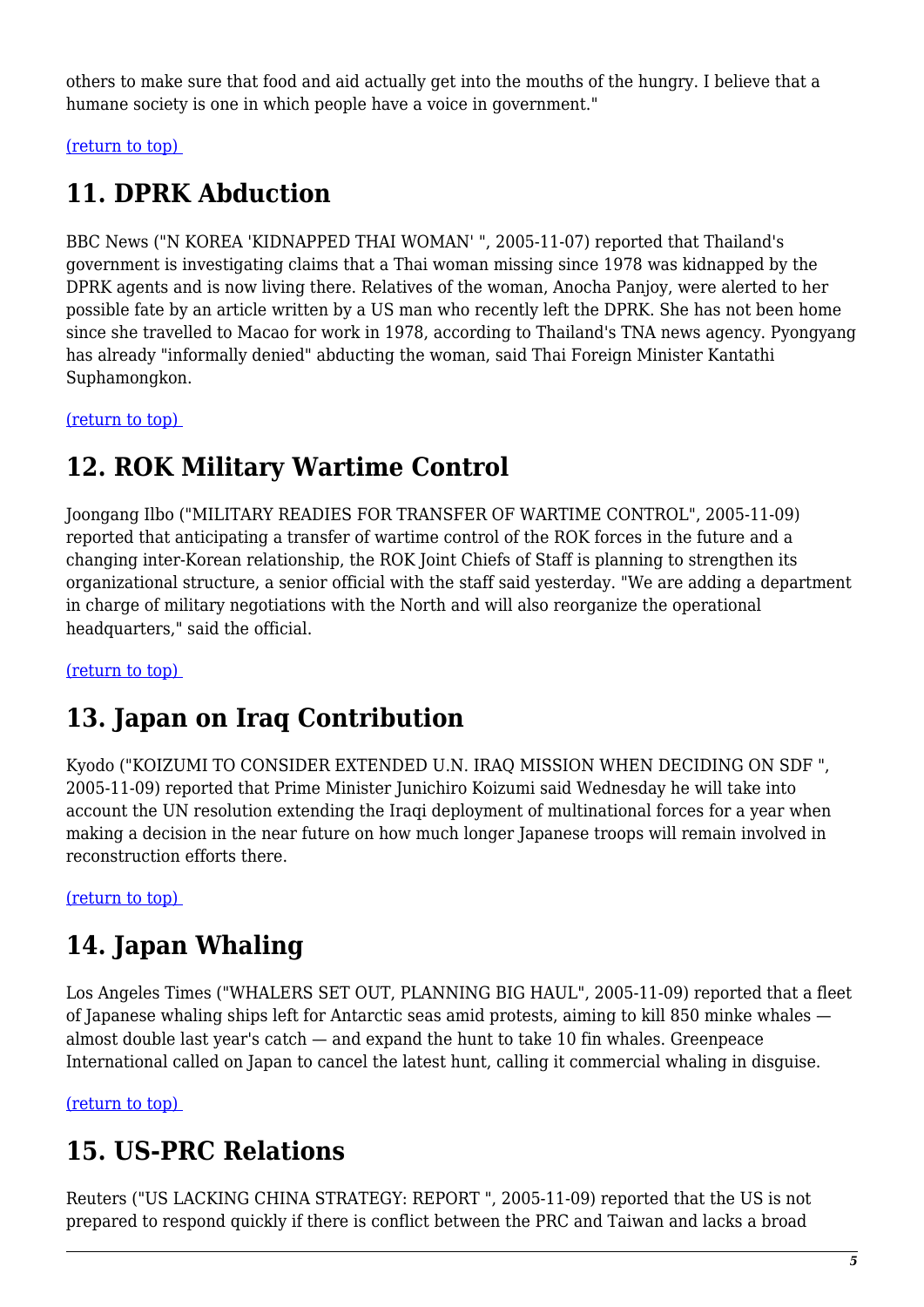strategy for dealing with the PRC's rise, a congressionally mandated commission said. The US-China Commission reaffirmed its skeptical view of Beijing, concluding that over the past year "the trends in the US-China relationship have negative implications for our long-term national economic and security interests." In its annual report, it urged Congress to impose an "immediate across-the-board tariff" on PRC imports to force Beijing to strengthen significantly the value of its currency.

#### <span id="page-5-0"></span>[\(return to top\)](#page-0-0)

#### **16. US-PRC Energy Cooperation**

The Associated Press ("PANEL URGES U.S.-CHINA ENERGY COOPERATION ", 2005-11-09) reported that a congressional advisory panel examining US-PRC relations is urging lawmakers to kick-start efforts at energy and military cooperation with Beijing and to respond more aggressively to its dramatic rise to power. The US-China Economic and Security Review Commission made 57 recommendations to Congress about how to deal with the PRC in a report being released Wednesday.

<span id="page-5-1"></span>[\(return to top\)](#page-0-0) 

# **17. UK-PRC Relations**

Agence France-Presse ("CHINESE LEADER TALKS TRADE, SECURITY, CLIMATE WITH BLAIR IN LONDON", 2005-11-09) reported that the PRC's President Hu Jintao was set to discuss trade, global security and climate change with Prime Minister Tony Blair on day two of a state visit to Britain full of pomp and circumstance -- and demonstrators. Blair, who took part in the formal welcome and colourful palace banquet, has said that his talks with Hu would touch on trade, global security and climate change, as well as "how economic and political developments are progressing in China."

<span id="page-5-2"></span>[\(return to top\)](#page-0-0) 

## **18. PRC Terror Warning**

The Associated Press ("U.S. EMBASSY IN CHINA GET TERROR WARNING", 2005-11-09) reported that the US Embassy in Beijing said Wednesday that PRC police have warned that Islamic extremists might be planning to attack luxury hotels in the PRC over the next week. The US warning, posted on the embassy's Web site, urged Americans visiting PRC four- and five-star hotels to "review their plans carefully, remain vigilant with regard to their personal security, and exercise caution." The PRC's Foreign Ministry had no immediate comment.

#### <span id="page-5-3"></span>[\(return to top\)](#page-0-0)

#### **19. US on Religious Liberties**

Washington Post ("U.S. CITES TOP VIOLATORS OF RELIGIOUS LIBERTIES", 2005-11-09) reported that Secretary of State Condoleezza Rice named eight countries yesterday as the world's worst violators of religious liberty. The State Department's seventh annual report on religious freedom listed the same eight countries that it did last year as the most egregious violators, or "countries of particular concern." They are Burma, the PRC, Eritrea, Iran, the DPRK, Saudi Arabia, Sudan and Vietnam.

<span id="page-5-4"></span>[\(return to top\)](#page-0-0)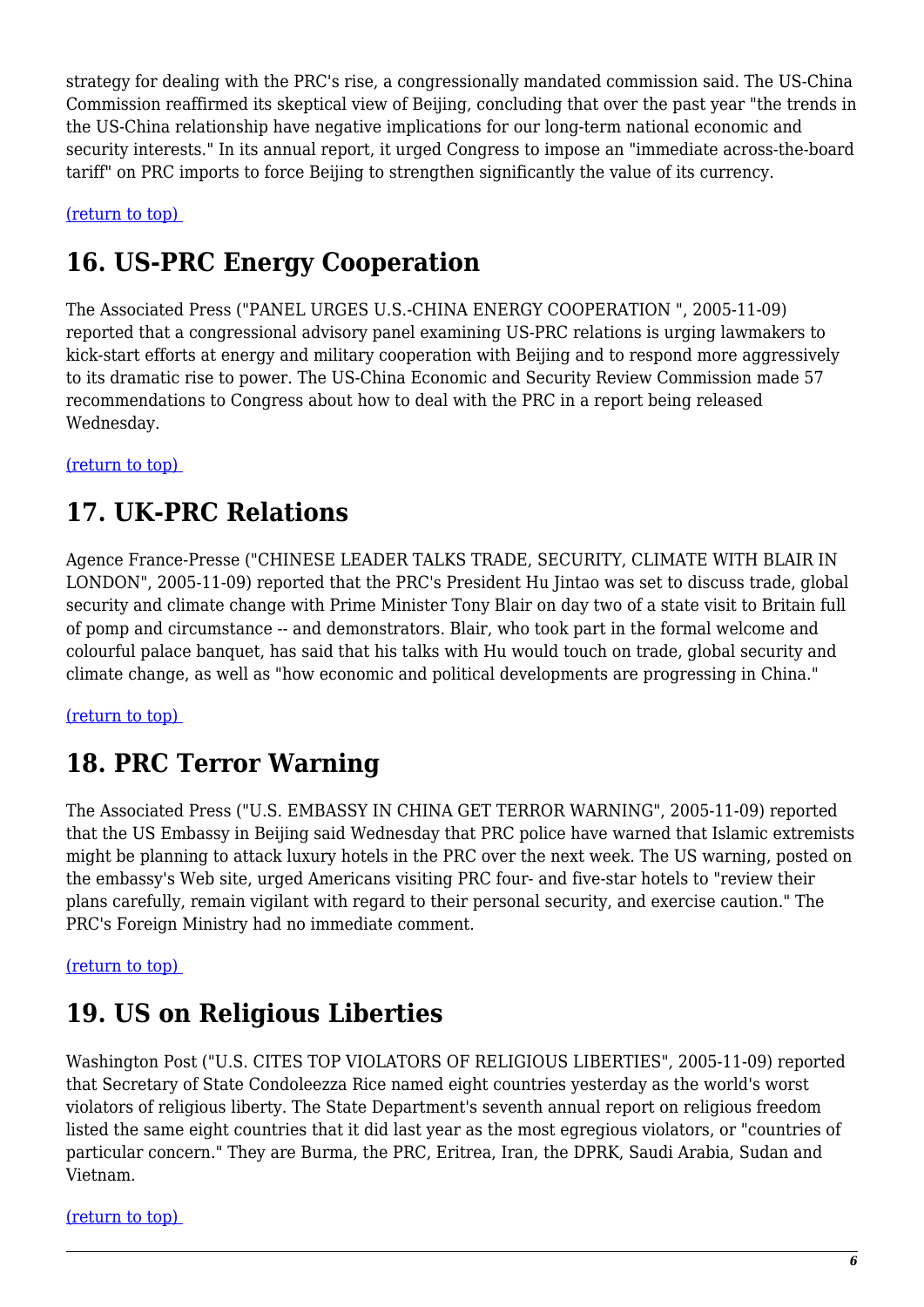# **20. PRC Religious Liberties**

Washington Post ("PROTESTANT PASTOR IN CHINA CONVICTED FOR PRINTING, DISTRIBUTING BIBLES", 2005-11-09) reported that a prominent pastor in Beijing's underground Protestant church was sentenced Tuesday to three years in prison for illegally printing and distributing Bibles and other religious books, in a case that has attracted attention from Christian groups in the US and elsewhere. The Beijing People's Intermediate Court handed down the sentence immediately after it convicted Cai Zhuohua, 34, of conducting "illegal business practices," said his attorney, Zhang Xingshui.

<span id="page-6-0"></span>[\(return to top\)](#page-0-0) 

# **21. PRC Bird Flu**

The Associated Press ("CHINA MONITORS BORDER BECAUSE OF BIRD FLU", 2005-11-09) reported that two men in masks and protective suits guarded the border between Beijing and Hebei province, watching for vehicles transporting live poultry under anti-bird flu measures announced Monday to protect the capital. Only shipments of live chickens, ducks and geese from three certified Hebei farms are allowed in, said Tian Zhigang, an animal quarantine officer at the Baimiao Inspection Station.

<span id="page-6-1"></span>[\(return to top\)](#page-0-0) 

#### **22. PRC Nuclear Power**

Asia Pulse ("CHINA PLANS SUPER-EFFICIENT NUCLEAR REACTORS", 2005-11-09) reported that PRC scientists are planning super-efficient nuclear reactors that can maximize uranium "burn" and minimize waste in the generation of electricity. PRC Academy of Atomic Science President Zhao Zhixiang said a team of scientists has already mapped a detailed plan to speed up research and utilization of the so-called next-generation fast reactors. The new reactors are expected to "burn" 60- 70% of their uranium fuel - a conventional reactor consumes only 0.7% of the uranium it is fed.

<span id="page-6-2"></span>[\(return to top\)](#page-0-0) 

## **23. PRC Mental Healthcare**

The Los Angeles Times ("CHINESE DISSIDENT TELLS OF ABUSE IN ASYLUM", 2005-11-09) reported that former inmates describe the PRC's police-run mental hospitals as decidedly less-tha- -serene places, with one recently freed political prisoner telling of sadistic nurses who performed electroshock therapy while other patients were forced to watch.

<span id="page-6-3"></span>[\(return to top\)](#page-0-0) 

# **24. PRC Urban-Rural Disparity**

The New York Times ("DOWN ON THE FARM, BY THE GOLF COURSE AND SUBDIVISIONS", 2005- 11-09) reported that there is a constant collision between the two PRCs - one urban and racing into the 21st century, the other rural and seemingly locked in the 18th. Urban is prevailing, as recent government statistics show that at least 40 million farmers have lost their land to the demands of modernization and development. For some farmers the change is an opportunity for a better life. For